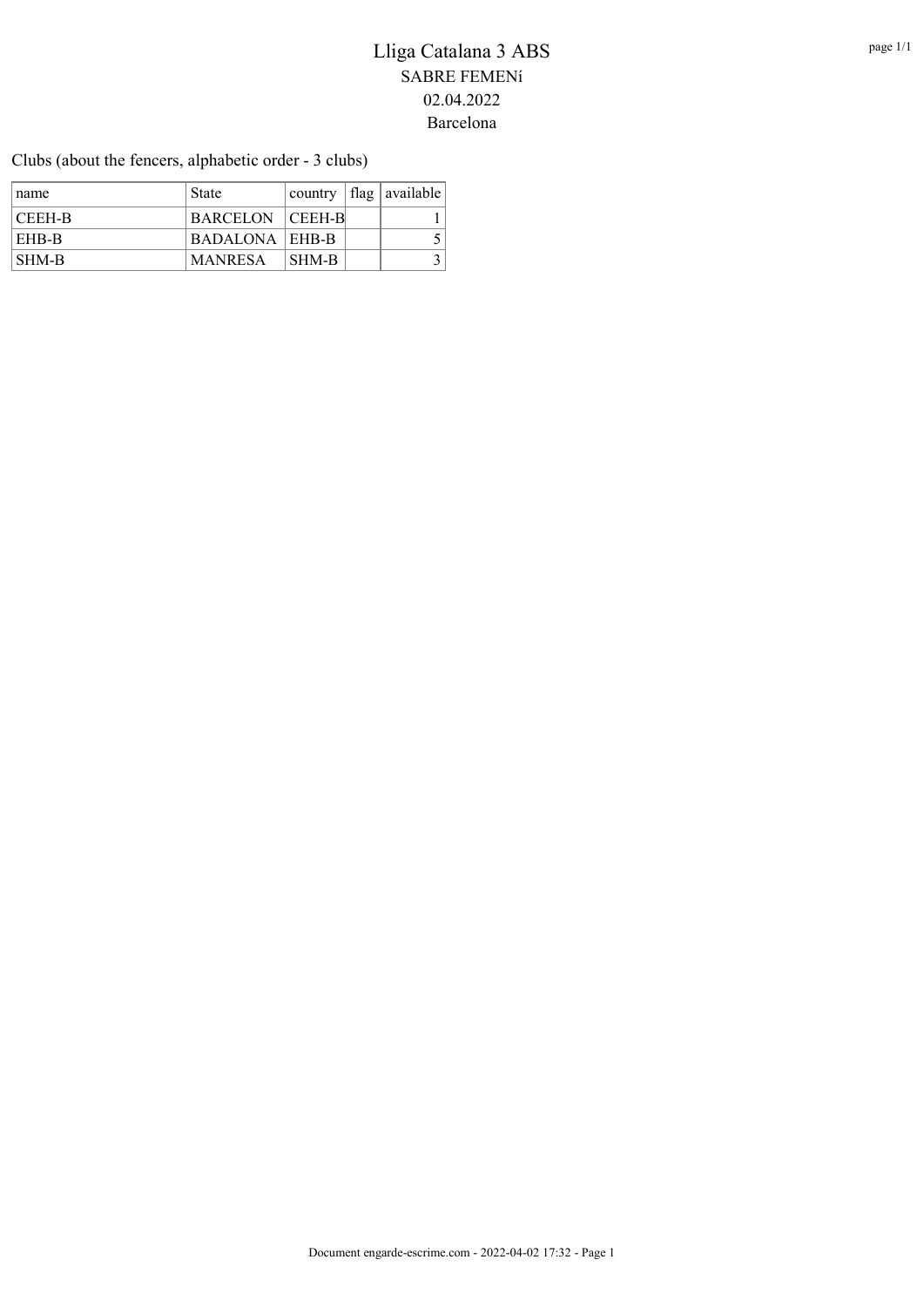Fencers (present, ordered by fencer number - 8 fencers)

| ran            | number   name and first name    | club         | flag |
|----------------|---------------------------------|--------------|------|
|                | 4 CALDERON MONDRAGON Sara Isabe | EHB-B        |      |
| $\mathfrak{D}$ | <b>5 MARTÍN HERNÁNDEZ Laia</b>  | EHB-B        |      |
| $\mathcal{R}$  | 6 ORTIZ HERAS Iria              | EHB-B        |      |
| 4              | 9 BENÍTEZ CASTAÑEDA Imma        | <b>SHM-B</b> |      |
| $\varsigma$    | 10 BOLOPO GIL Margot            | EHB-B        |      |
| 6              | 11 SAAVEDRA SAAVEDRA Keila      | CEEH-        |      |
| 7              | 9999 DOLADO PÉREZ Abril         | SHM-B        |      |
| 7              | 9999 SASTRE PÉREZ Cristina      | SHM-B        |      |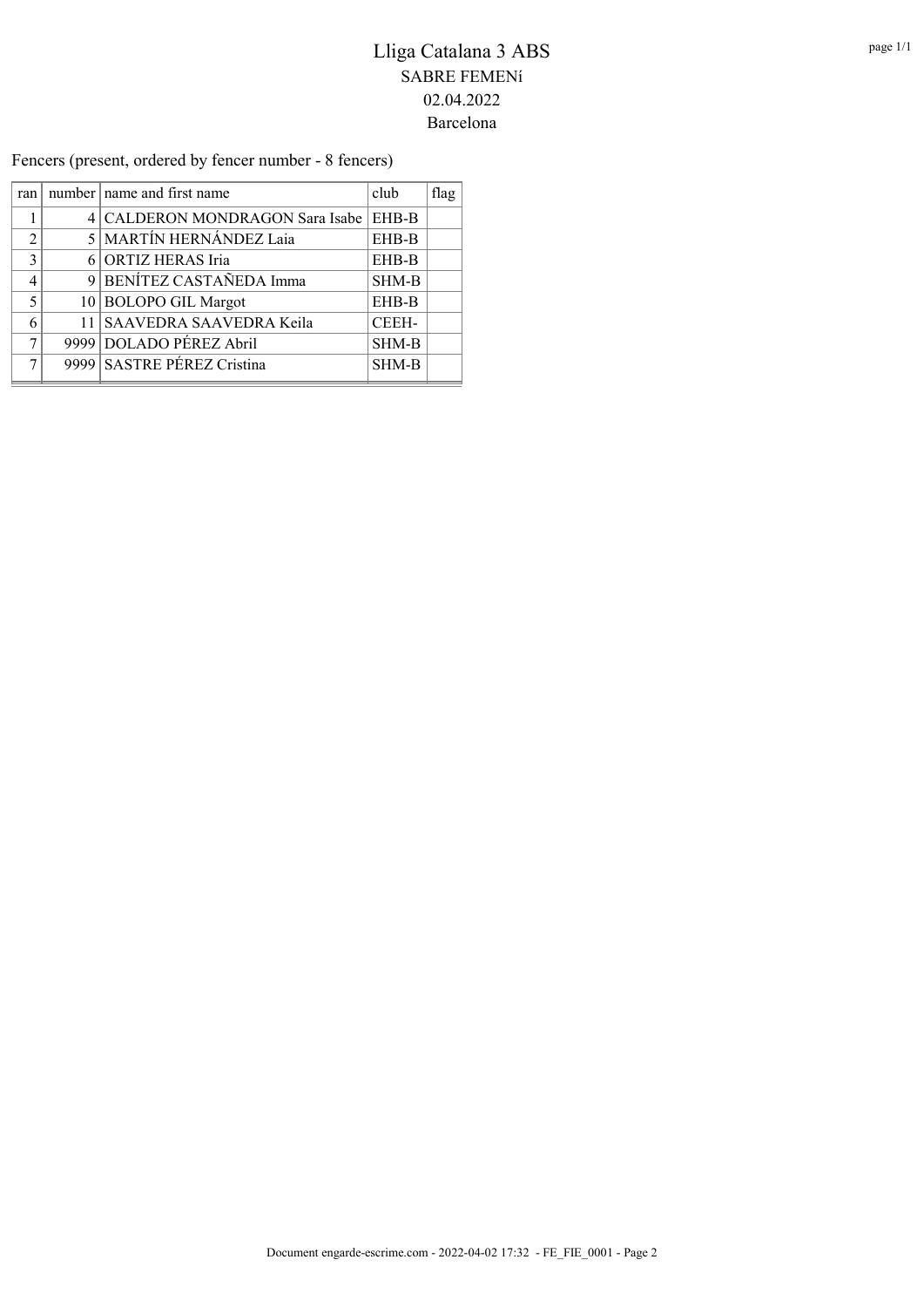Overall number of participants: 8 Number of participants among the 32 first fencers of the FIE ranking: 6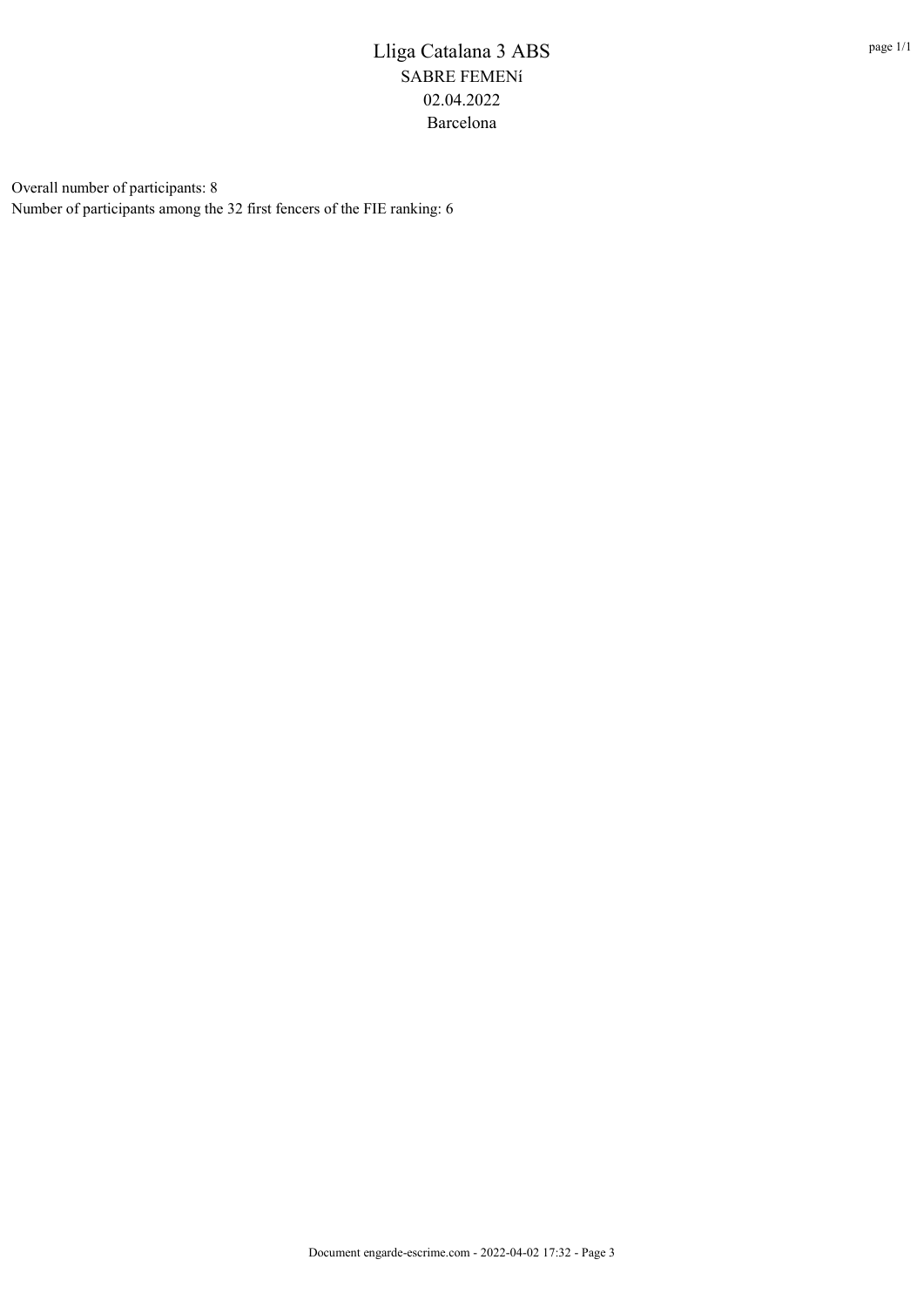#### Formula of the competition

8 fencers

1 poules: round

8 fencers 1 poule of 8 Separation by : clubs 8 qualifiers

Direct elimination : 8 fencers

\_\_\_\_\_\_\_\_\_\_\_\_\_\_\_\_\_\_\_\_\_\_\_\_\_\_\_\_\_\_\_\_\_

Direct tableau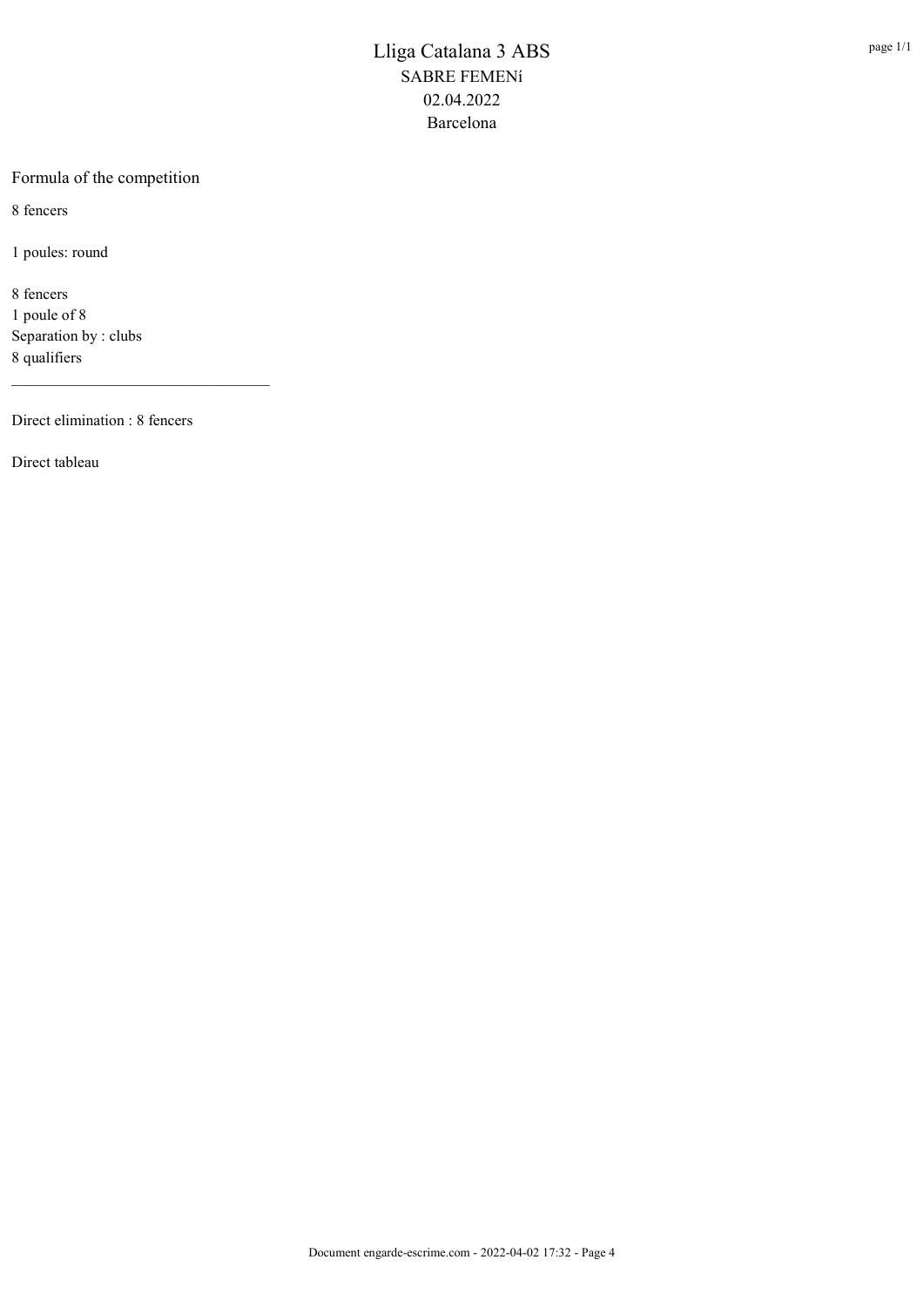#### Poules, round No 1

Poule No 1

| V/M   | ind.   | HS rank |                 |
|-------|--------|---------|-----------------|
| 0.714 | 8      | 30      | -3              |
| 0.714 | 9      | 31      | 2               |
| 0.429 | $-1$   | 25      | $\sim$ 5        |
|       | $-22.$ | 10      | -8              |
| 0.286 |        |         | $7\phantom{.0}$ |
| 0.429 | $-3$   | 25      | -6              |
| 0.714 | 12     | 31      |                 |
|       |        |         |                 |
|       |        | 0.143   | $-7$ 21         |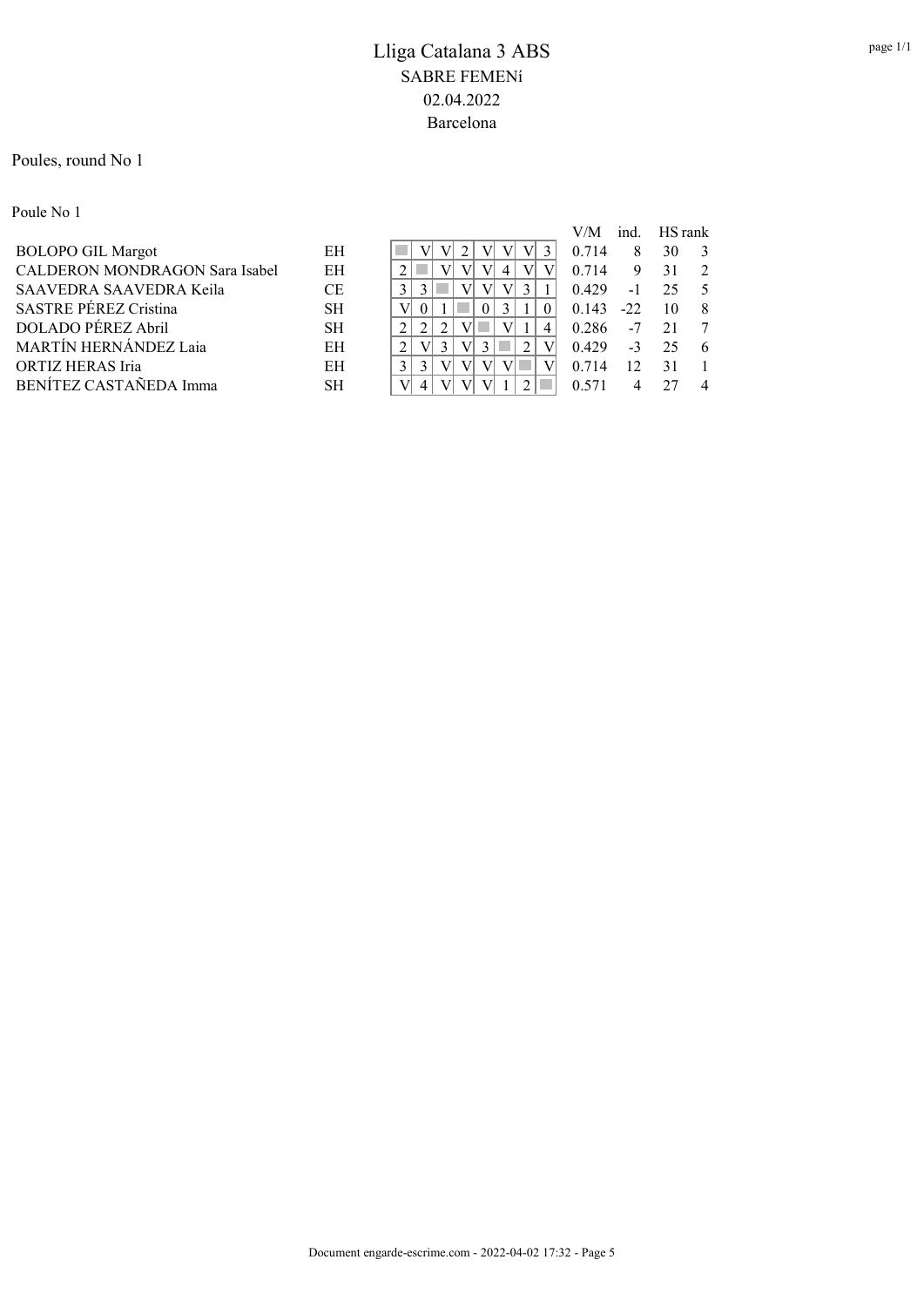Ranking of poules, round No 1 (ordered by ranking - 8 fencers)

| ran name and first name          | flag $ $ club | V/M   | ind.  |                 | HS   group     |
|----------------------------------|---------------|-------|-------|-----------------|----------------|
| 1 ORTIZ HERAS Iria               | EHB-B         | 0.714 | 12    |                 | $31$ qualifier |
| 2 CALDERON MONDRAGON Sara Isabel | EHB-B         | 0.714 | 9     |                 | $31$ qualifier |
| 3 BOLOPO GIL Margot              | EHB-B         | 0.714 | 8     |                 | $30$ qualifier |
| 4 BENÍTEZ CASTAÑEDA Imma         | SHM-B         | 0.571 | 4     |                 | $27$ qualifier |
| 5 SAAVEDRA SAAVEDRA Keila        | CEEH-         | 0.429 | $-1$  |                 | $25$ qualifier |
| 6 MARTÍN HERNÁNDEZ Laia          | EHB-B         | 0.429 | $-3$  |                 | $25$ qualifier |
| 7 DOLADO PÉREZ Abril             | SHM-B         | 0.286 | $-7$  | 21 <sup>1</sup> | qualifier      |
| 8 SASTRE PÉREZ Cristina          | SHM-B         | 0.143 | $-22$ |                 | $10$ qualifier |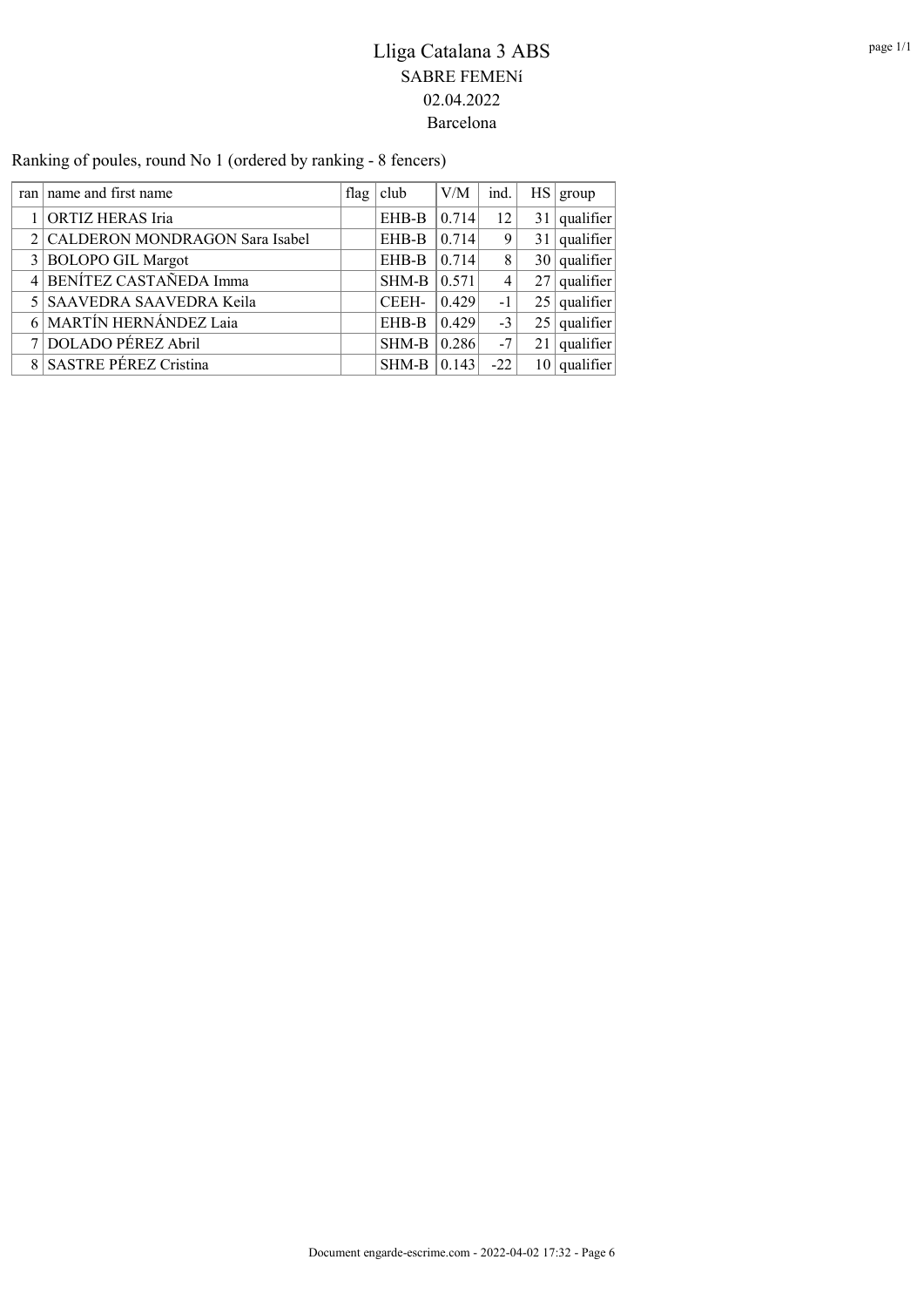Ranking at the end of the poules (ordered by ranking - 8 fencers)

| ran   name and first name        | flag $ $ club | V/M   | ind.  |                 | HS   group     |
|----------------------------------|---------------|-------|-------|-----------------|----------------|
| ORTIZ HERAS Iria                 | EHB-B         | 0.714 | 12    | 31 <sup>1</sup> | qualifier      |
| 2 CALDERON MONDRAGON Sara Isabel | EHB-B         | 0.714 | 9     |                 | $31$ qualifier |
| 3 BOLOPO GIL Margot              | EHB-B         | 0.714 | 8     |                 | $30$ qualifier |
| 4 BENÍTEZ CASTAÑEDA Imma         | SHM-B         | 0.571 | 4     |                 | $27$ qualifier |
| 5 SAAVEDRA SAAVEDRA Keila        | CEEH-         | 0.429 | $-1$  |                 | $25$ qualifier |
| 6 MARTÍN HERNÁNDEZ Laia          | EHB-B         | 0.429 | $-3$  |                 | $25$ qualifier |
| 7 DOLADO PÉREZ Abril             | SHM-B         | 0.286 | $-7$  | 21              | qualifier      |
| 8 SASTRE PÉREZ Cristina          | SHM-B         | 0.143 | $-22$ | 10 I            | qualifier      |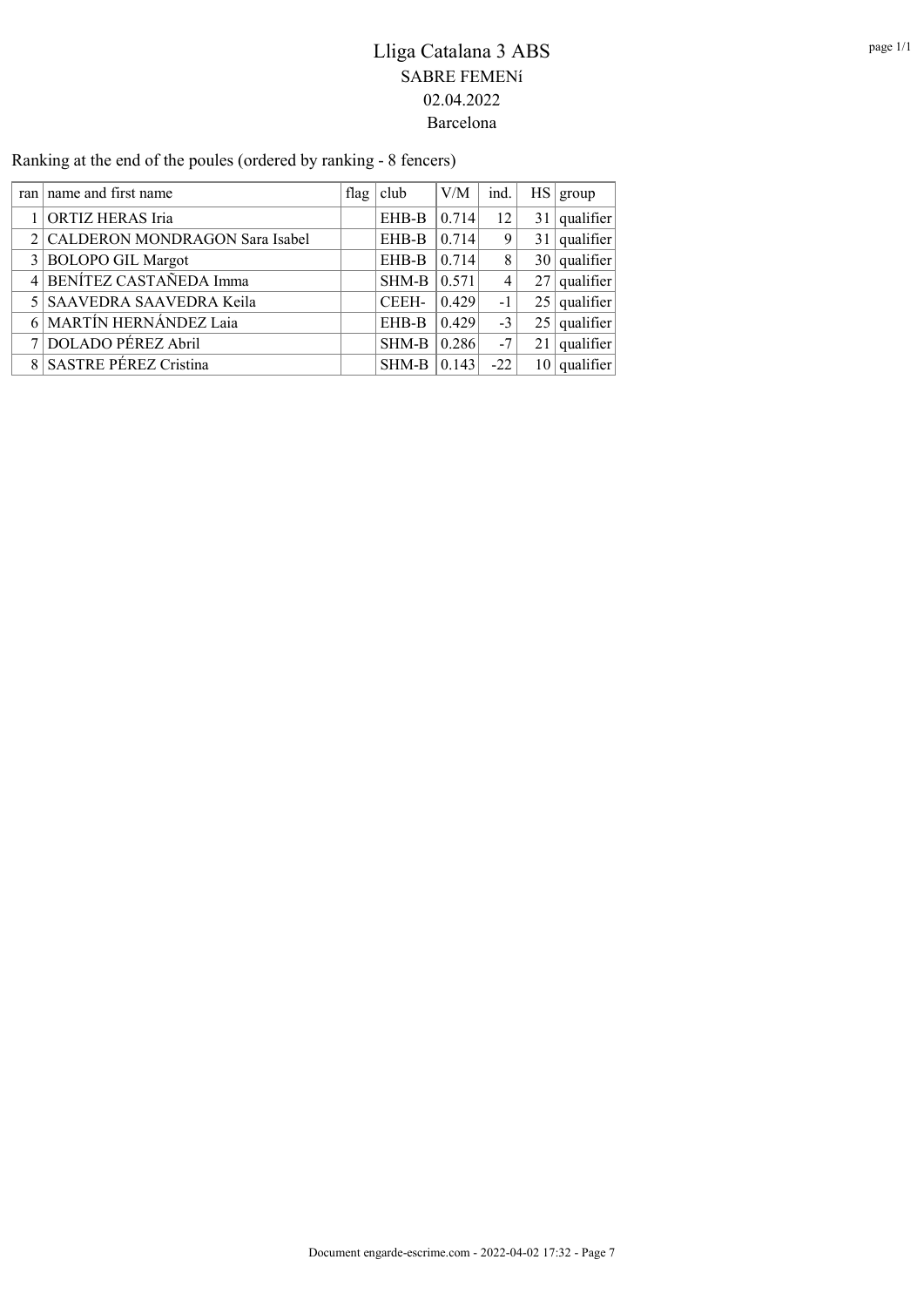|         | Tableau of 8                          |               | Semi-finals                                   | Final                          |      |
|---------|---------------------------------------|---------------|-----------------------------------------------|--------------------------------|------|
|         | ORTIZ HERAS Iria                      | EHB-B         |                                               |                                |      |
| 8       | <b>SASTRE PÉREZ Cristina</b>          | SHM-B         | ORTIZ HERAS Iria<br>15/4                      | ORTIZ HERAS Iria               |      |
| 5       | SAAVEDRA SAAVEDRA Keila               | <b>CEEH-B</b> | SAAVEDRA SAAVEDRA Keila                       | 15/6                           |      |
| 4       | BENÍTEZ CASTAÑEDA Imma                | SHM-B         | 15/11                                         |                                | ORT  |
| 3       | <b>BOLOPO GIL Margot</b>              | EHB-B         | MARTÍN HERNÁNDEZ Laia                         |                                | 15/1 |
| 6       | MARTÍN HERNÁNDEZ Laia                 | EHB-B         | 15/7                                          | CALDERON MONDRAGON Sara Isabel |      |
| 7       | DOLADO PÉREZ Abril                    | SHM-B         |                                               | 15/10                          |      |
| $2^{1}$ | <b>CALDERON MONDRAGON Sara Isabel</b> | EHB-B         | <b>CALDERON MONDRAGON Sara Isabel</b><br>15/5 |                                |      |